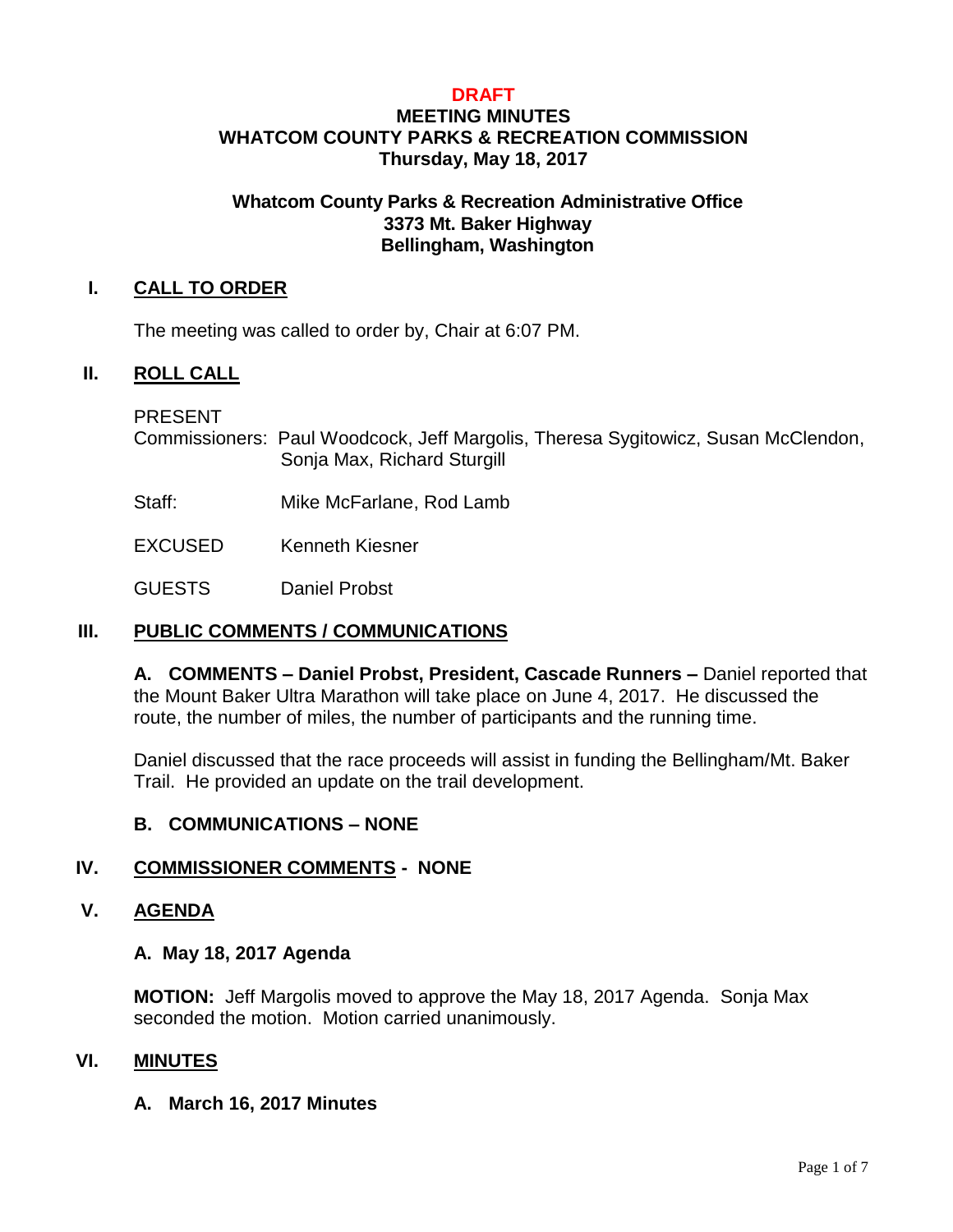**MOTION -** Jeff Margolis moved to approve the March 16, 2017 minutes. Sonja Max seconded the motion. Motion carried with one abstention, Richard Sturgill was not present at the meeting.

## **VII. STAFF REPORTS**

## **A. DIRECTOR'S REPORT – MIKE MCFARLANE**

**Personnel –** Mike reported that after 18 years Lawson Curtis, Maintenance Worker III has retired and Pat Fisher, Clerk III will be retiring on June 16, 2017.

The Department received the resignation of the West Regional Park Supervisor, Don Hunger who has accepted an executive director position with a local non-profit. His last day will be in June but has agreed to work on a part-time basis until the position is filled.

The Department hired a new East Region Park Ranger – Karen Beringer. She has previous employment in parks and was previously employed with Whatcom County Planning and Development Services.

Permanent positions will be advertised first internally, and then if not filled will be advertised to the public.

There are still a few extra-help seasonal vacancies to be filled. Recruitment will continue until all positions are filled.

**Silver Lake Park Main Lodge and Shower Facility –** There is currently a septic problem at the main lodge involving root disturbance that will require the facility to be closed for a day.

The shower building is currently closed due to solenoid valve switches that failed. It is hoped that the showers will be back in service by the weekend.

The septic repairs will be completed by a contractor and the shower repairs will be handled internally.

**Semiahmoo Park –** A pump failed causing the restrooms to be closed for the several days that it took to get replacement parts.

**Bay Horizon Park Break-in –** There was a break-in in the newly remodeled kitchen this past week involving malicious vandalism. This is the second incident in approximately a six week period. Insurance coverage is provided by the lessee.

**Pickle-ball – Bay Horizon Park –** The Department is currently in the process of transferring one of the parking lots from Camp Horizon to the Blaine-Birch Bay Park and Recreation district to be used as a pickle-ball court. Agreements will be generated and existing agreements modified to accommodate the transfer.

**Lookout Mountain / American Tower Communication –** American Tower Communications recently notified the Department they will be ending their lease in August. Rather than dismantle and remove the tower they are working with Skagit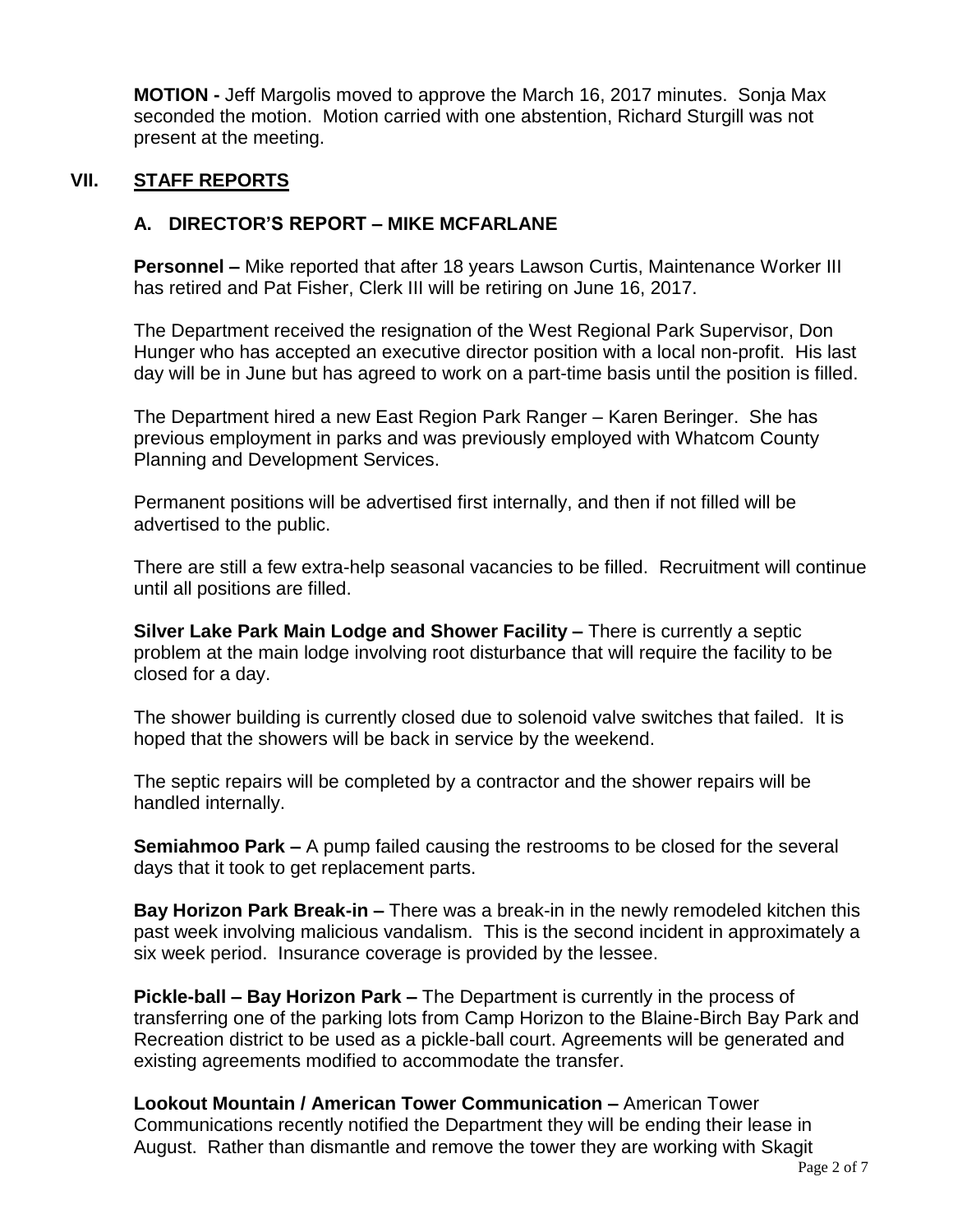County 911 to sell the tower. If the transaction is completed Skagit 911 will lease the location from the Department. The lease amount will be reduced for government services however it is possible that the County may realize an additional benefit in using the tower for emergency operations, offsetting the revenue loss with the benefit to Whatcom County. It is expected that the agreement will be completed relatively soon otherwise the tower will need to be dismantled and removed from the property by August, 2017.

**East Whatcom Regional Resource Center -** The Department sent a letter to the Executive in support of a feasibility study being conducted by Western Washington University to determine the potential and cost effectiveness of using wood to fuel the boilers at the Center. The Department's concerns are air quality, fuel storage and the long term, operational life cycle of the equipment.

**Maple Falls Community Park –** The Friends of Maple Falls Community Parks is working on procuring liability and/or event insurance. They have signed a contract with the Timber Framers Guild to design a new picnic shelter at the park.

**Lake Whatcom Park Volunteer Work Parties –** An on-line registration page has been added to the Parks and Recreation website to register for work parties at the park. For management purposes the number of volunteers is limited to 30-35 for each work session. The work parties will begin when the watershed work window opens.

**Lake Whatcom Watershed Noxious Weed Removal –** Shuksan Middle School volunteers are working in the watershed to remove invasive noxious weeds. They are currently working on a five-day service schedule.

**Whatcom County Council Natural Resources Committee Department Presentation –** On May 30th the Department will be providing a presentation to the Council Natural Resources Committee to update them on current projects, storm damage and summer projects. This will full fill an initiative by the County Executive to have all County departments appear before Council to provide an exchange of information on departmental activities. It is thought that this will be especially helpful during budget time. The next scheduled appearance for the Department will be this coming October.

**Stimpson Nature Reserve Garbage Dumping –** Last week there was a rather large unauthorized dumping of garbage at the park. The Department was able to respond quickly due to the number of calls received from the public. Information was extracted from the dumped material and turned over the County Sheriff's Department for investigation.

# **B. PLANNING AND DEVELOPMENT – ROD LAMB**

**South Fork Park Trailhead Development –** The initial preparation work has been completed on the segment of trail that connects to the hiking trail head and the equestrian trail head. There will be a soft service trail mowed around the field to provide a recreational trail experience until the connecting trail to Nesset is completed. There will be signage to direct the public from straying off the trail.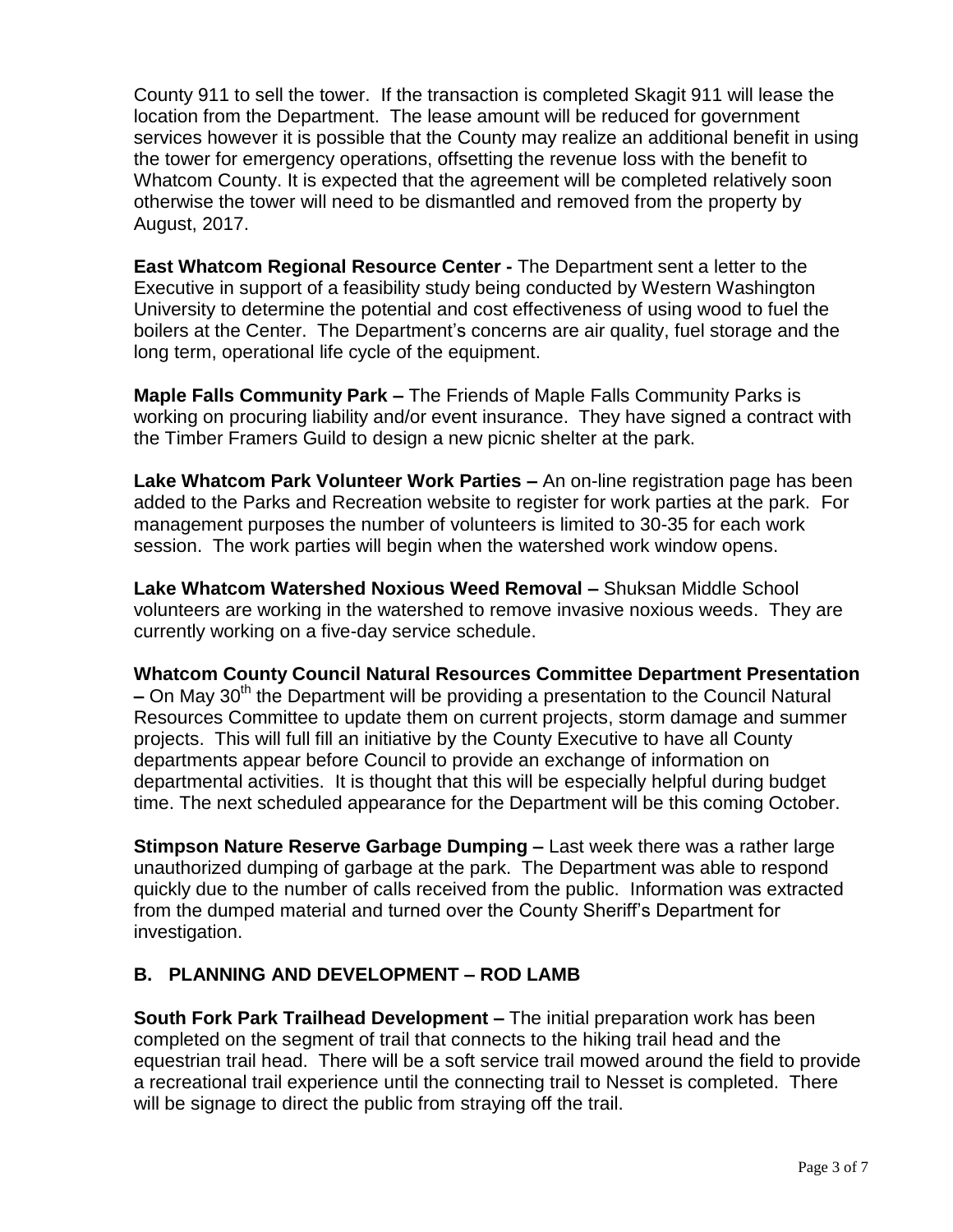The Department continues to coordinate with Department of Natural Resource on an alternate route to the Overby Farm.

The contractor paved the parking lot and will be completing the finishing work this week. There was a discussion regarding parking lot materials in terms of water treatment and maintenance.

Additional work by the Department's trail crew is delayed until the weather improves and the subgrade dries out.

**Silver Lake Road & Electrical Improvements –** This project has been re-scoped to include improvements to the main road from the entry to the lodge.

The project will be completed in segments due to the complexities with shoreline jurisdiction.

The first segment will include the main road up to the shower facility that will be completed in 2017.

The second segment will be from the shower facility up to the main lodge. The Department is working with County Planning and Development Services (PDS) to develop a permitting path to complete the second segment that will provide the parameters for the contracted engineer to complete the scope of work. The second segment will be completed in 2018.

Rod discussed that the Washington Department of Fish and Wildlife has issued the HPA permit for the dry-hydrant installation.

**Lighthouse Boardwalk Renovation –** The shoreline permit and land disturbance permits are at PDS for review. The project site has been reviewed by the tribes and the Department of Archaeological and Historical Preservation. Once approval has been returned by all agencies the building permit will be submitted.

**Hovander Homestead Park Maintenance Complex –** The Department is beginning the planning process for a maintenance shop at Hovander Homestead Park. The project site selected is off the main park road and was selected because it is above the flood plain.

**Lake Whatcom Trail Development –** One of the critical path items on this project is permitting and the Department has received word that PDS will issue the permit on June 1, 2017 when the water window opens. The hydraulic project approval has been submitted and by law must be issued within 40 days of submittal.

There was discussion regarding the parking lots and run-off treatment. Rod stated that this has not been determined by the engineer to date but it will meet the highest restrictions for water quality because it is in the watershed.

## **VIII. UNFINISHED BUSINESS - NONE**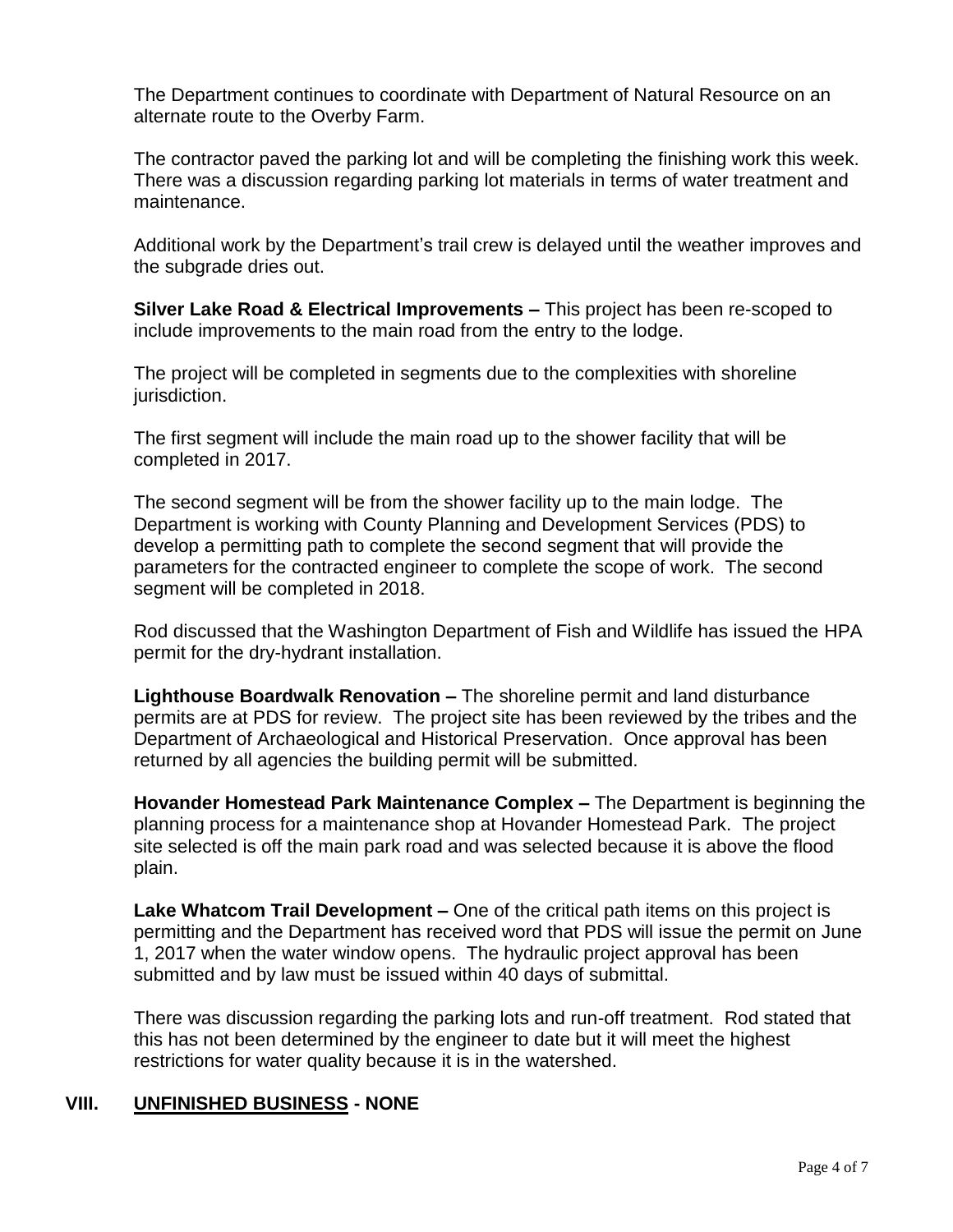## **IX. NEW BUSINESS**

**A. Lookout Mountain Forest Preserve-USACE Road Use Permit –** The U.S. Army Corps of Engineers has requested a road use permit to access their communication tower. The easement will expire 2022 and the cost of the permit is \$1,000.00. This has been reviewed by Whatcom County Legal Department.

Mike asked for a recommendation from the Whatcom County Parks and Recreation Commission for approval prior to moving forward to Council.

There was discussion regarding road maintenance costs and cost sharing amongst the users, the fee schedules that determine each users share and the amount of the share per user.

It was asked if the fee schedules need to be renewed for an increase to exceed the current costs for road maintenance and the excess used to offset the cost of other needs throughout the County's parks and reducing the amount collected from the tax payers. Mike stated that currently the fees meet the costs of the road maintenance, and that if there is a catastrophic event that the repair costs will be shared by all users.

The fee schedules used for existing tower leases was discussed. It was suggested that when the new leases come up for renewal that the fees be re-examined to make sure they cover the maintenance costs. Mike stated that the Department is currently looking at this.

There was a brief discussion regarding fire control in the area. The Department of Natural Resources and the local fire districts provide fire control.

**MOTION -** Theresa Sygitowicz moved to support the Lookout Mountain Forest Preserve-USACE Road Use Permit. Richard Sturgill seconded the motion. Motion carried unanimously.

**B. Review First Quarter Departmental Metrics –** Mike provided documents showing current Department project metrics. These are completed quarterly. Attendance metrics are completed annually and are posted on the Park's Planning and Development website page. All County-wide metrics are posted on the County's main webpage.

Mike walked through the project metrics document, discussing each section and the information provided in that section.

There was a discussion regarding the future impacts on tax assessment revenue that the recent Hurst decision will have and that any result in revenue, either up or down will be adjusted accordingly in the upcoming 2019-2020 budget process.

**C. Lake Whatcom Mission – Jeff Margolis –** The Commission members were provided three handouts; an article "Disaster leads to chance for giant park in Whatcom County", Crosscut.com, Bob Simmons, author; the City of Bellingham 2015 Water Quality Report; and a letter from Jeff Margolis 04/19/17, to the Commission Members and the Department, in which he provided some background of past history on Lake Whatcom water quality, to where we are today.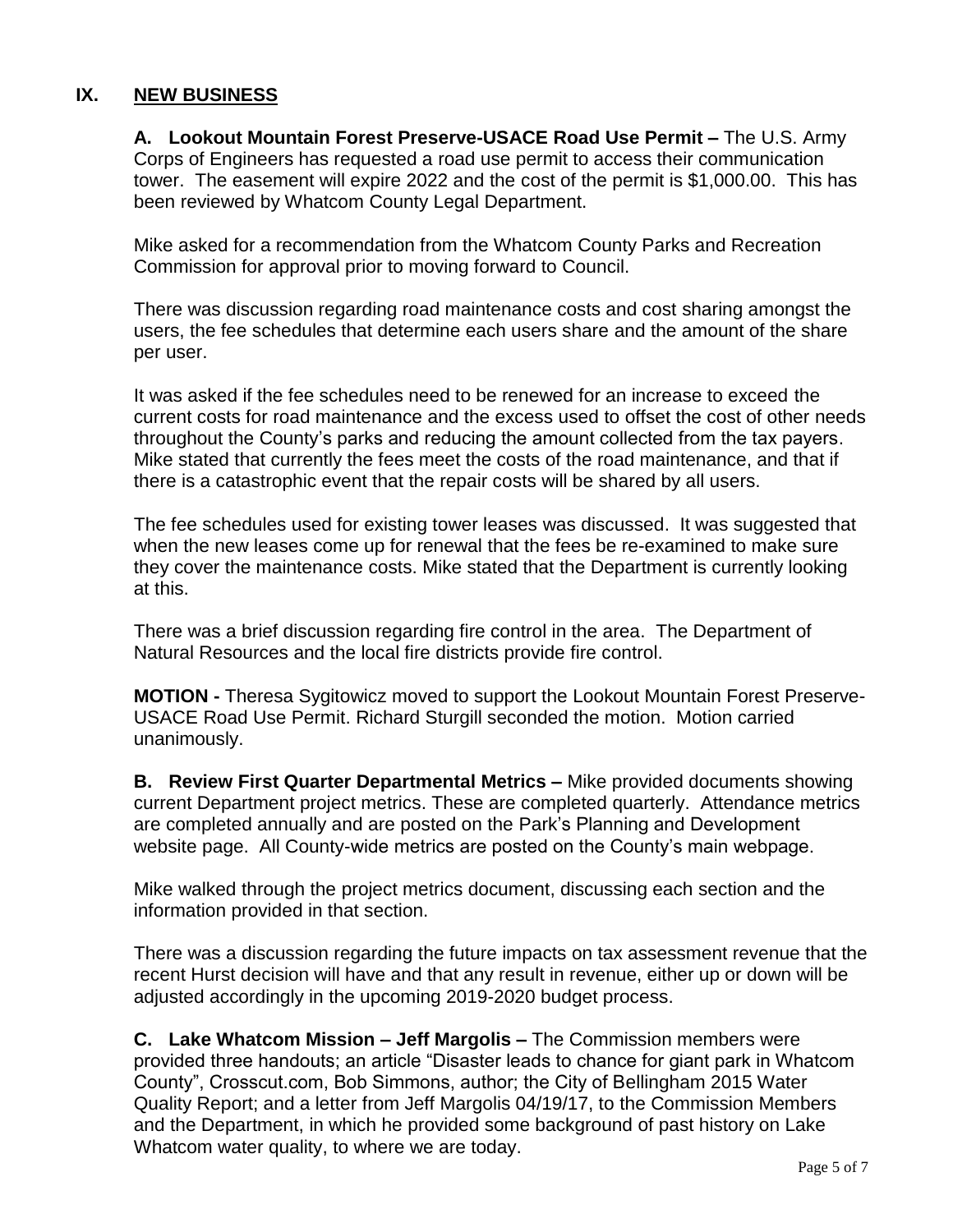Jeff Margolis discussed that with all considered, the City of Bellingham Water Quality Report, that Parks and Recreation are stewards of property within the Lake Whatcom watershed and that the City of Bellingham is not regulating the use of pesticides and herbicides, should the Parks and Recreation Commission make a recommendation to the City of Bellingham to regulate the use of pesticides and herbicides around the lake.

After some discussion it was the consensus that although there should be such restrictions on chemical use that affects the quality of the lake it is not the charge of the Parks and Recreation Commission, but rather the charge of the individual citizen to make this recommendation.

**D. Hovander Homestead Park – Animal Exhibit –** The Park and Recreation Foundation has expressed an interest in raising funds to upgrade the animal contact yard. A design plan was created and provided to the Commission for review.

Mike discussed the issues and challenges with this area in that it is old and outdated and is not conducive to efficient animal containment and care or public use.

The improvements being considered include double fencing to provide better animal protection, improving the efficiency of animal care and feeding, providing better public inter-activity with the animals, a new handwashing station and better traffic flow. Also being considered is an agricultural educational component and establishing regular supervised hours of operation with the area closed and gated outside of those hours.

The Department is looking for feedback and discussion on the design plan from the Commission prior to providing anticipated maintenance and operations costs.

There was a brief discussion regarding the possibility of a farm plan, ground water pollution and some of the required regulations and drawbacks associated with animal display. There was a brief discussion regarding the types of animals on-site and whether they will be loaned or owned.

It was suggested that the Department continue to research the project until it can be determined if the yard can be updated or needs to be scrapped if it becomes either too top heavy with required regulations or proves to be cost prohibitive.

**E. Adopted General Business Rules Whatcom County Parks & Recreation Commission 3/16/17 –** Mike provided the Commission with copies of the final revised General Business Rules.

## **X. ANNOUNCEMENTS**

**A. May 25, 2017 South Fork Valley Community Association – 5 th and Final "Know your Neighbor Forum" at the VanZandt Community Hall.** The event will include a guest panel discussion on art and artisans in the Valley and a catered meal.

**B. Braham's German Requiem Concert – June 4, 2017, 3:00 PM at the Bellingham High School. Admission is \$15.00 for Seniors, \$20.00 for Adults.**